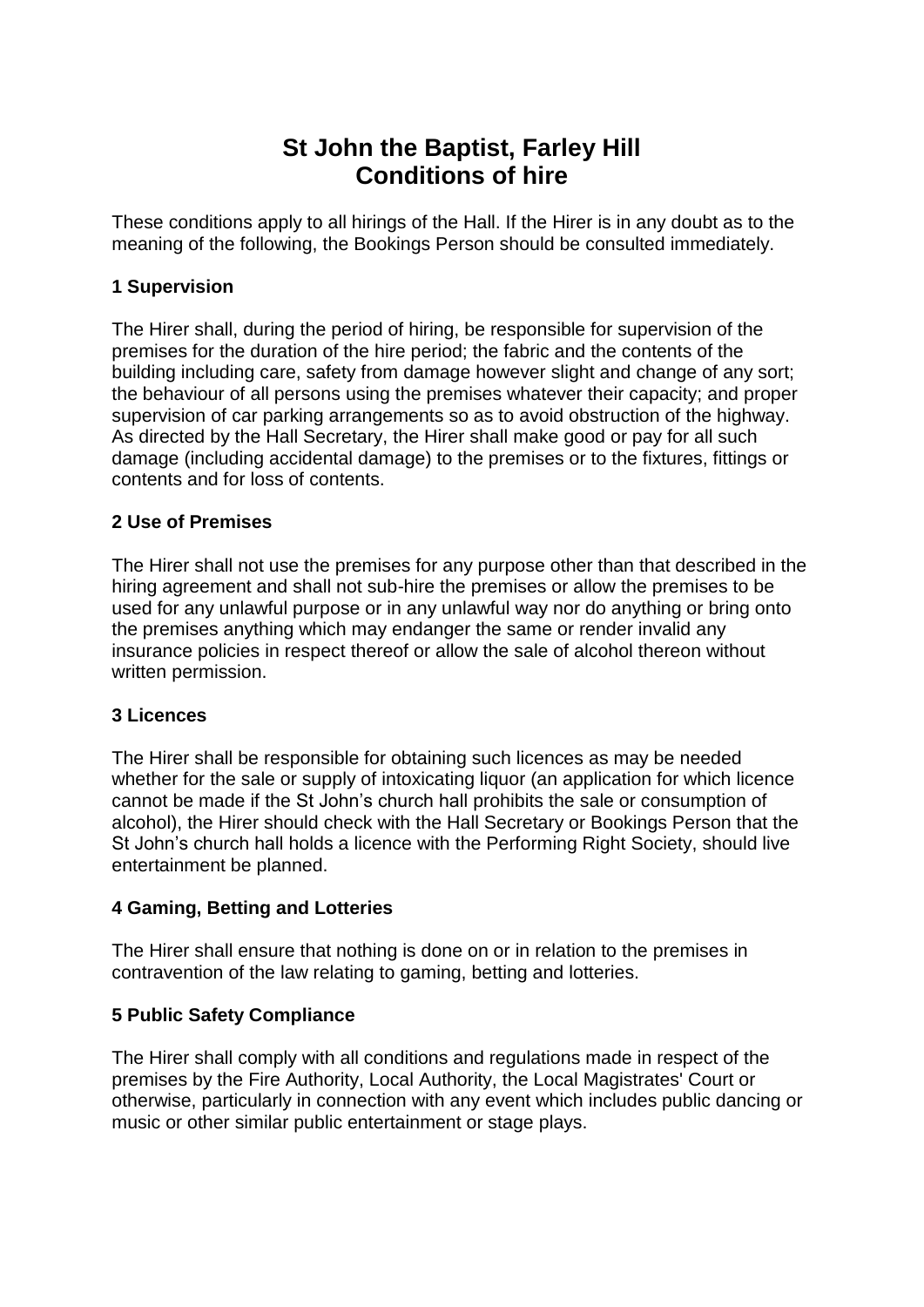# **6 Health and Hygiene**

The Hirer shall, if preparing, serving or selling food, observe all relevant food health and hygiene legislation and regulations.

# **7 Electrical Appliance Safety**

The Hirer shall ensure that any electrical appliances brought by them to the premises and used there shall be safe and in good working order, and used in a safe manner. All of our circuits are provided with residual circuit breakers; the hirer must make use of them in the interests of public safety.

# **8 Indemnity**

The Hirer shall indemnify and keep indemnified each member of the St John's church hall management committee and the St John's church hall's employees, volunteers, agents and invitees against

(a) The cost of repair of any damage done to any part of the premises including the curtilage thereof or the contents of the premises and

(b) All claims in respect of damage or loss of property or injury to persons arising as a result of the use of the premises (including the storage of equipment) by the Hirer.

## **9 Accidents and Dangerous Occurrences**

The Hirer must report all accidents involving injury to the public during the period of hire to the Secretary of the St John's church hall as soon as possible and complete the relevant section in the St John's church hall's accident book. Any failure of equipment belonging to the St John's church hall or that brought in by the Hirer must be reported as soon as possible. Certain types of accident or injury must be reported on a special form to the local authority. The Hall Secretary will give assistance in completing this form. This is in accordance with the Reporting of Injuries, Diseases and Dangerous Occurrences Regulations 1995.

## **10 Animals**

The Hirer shall ensure that no animals (including birds) except guide dogs are brought onto the premises, other than for a special event agreed to by the St John's church hall. No animals whatsoever are to enter the kitchen at any time.

## **11 Compliance with The Children Act 1989**

The Hirer shall ensure that any activities for children under eight years of age comply with the provisions of The Children Act of 1989 and that only fit and proper persons have access to the children.

## **12 Fly Posting**

The Hirer shall not carry out or permit fly posting or any other form of unauthorised advertisements for any event taking place at the premises, and shall indemnify each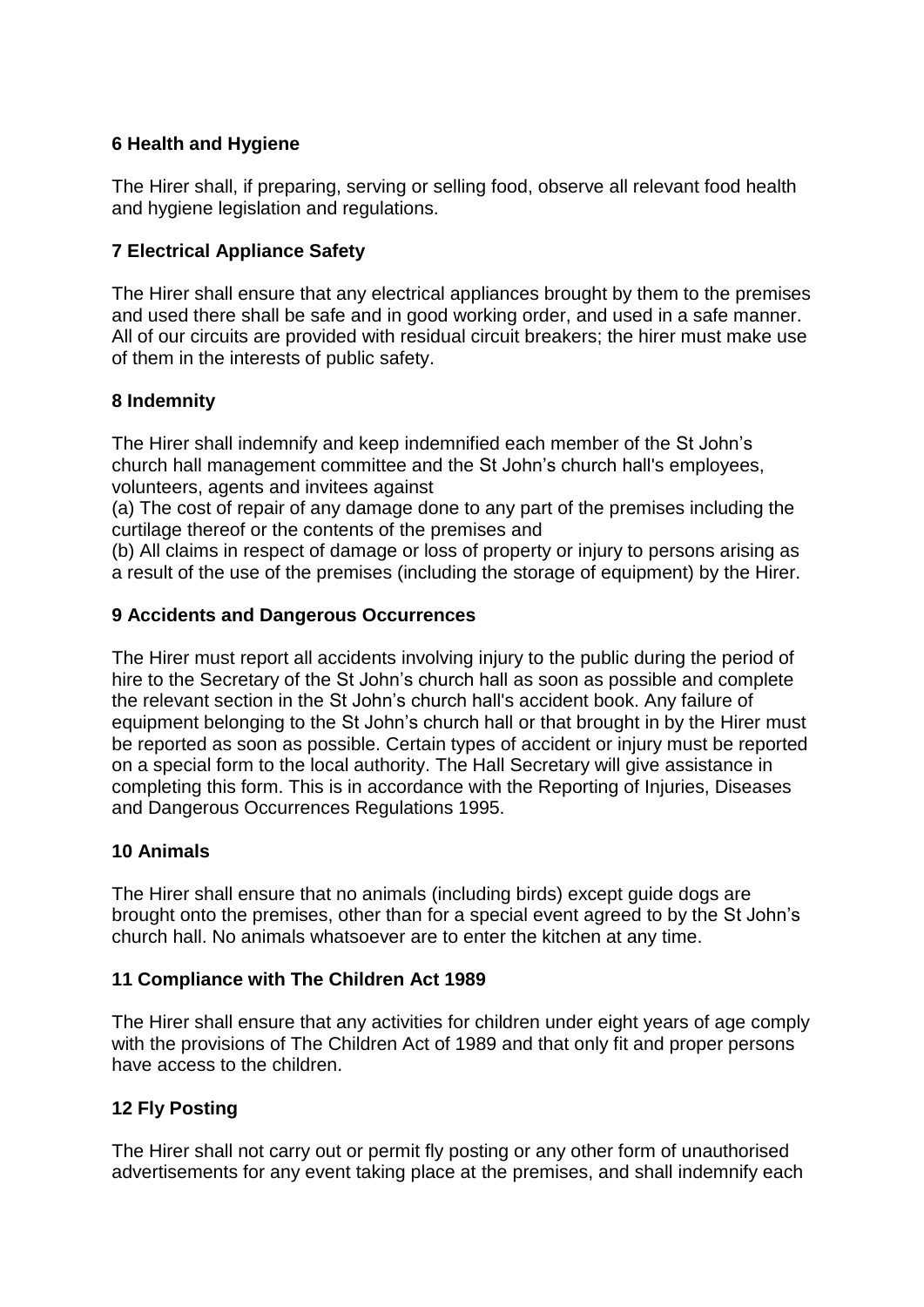member of the St John's church hall's Management Committee accordingly against all actions, claims and proceedings arising from any breach of this condition. Failure to observe this condition may lead to prosecution by the local authority.

# **13 Sale of Goods**

The Hirer shall, if selling goods on the premises, comply with Fair Trading Laws and any code of practice used in connection with such sales. In particular, the Hirer shall ensure that the total price of all goods and services are prominently displayed, as shall be the organiser's name and address, and that any discounts offered are based on Manufacturers' Recommended Retail Prices.

# **14 Cancellation**

If the Hirer wishes to cancel the booking before the date of the event and the St John's church hall is unable to arrange a replacement booking, the fee due or the repayment of the fee shall be at the discretion of the St John's church hall Secretary or Bookings Person.

The St John's church hall reserves the right to cancel any hiring by written notice to the Hirer in the event of:

a) The premises being required for use as a Polling Station for a Parliamentary or Local Government election or by-election.

b) The St John's church hall management committee reasonably consider that

(1) The hiring would result in a breach of licensing conditions, or other legal or statutory requirements, or

(2) Unlawful or unsuitable activities would take place at the premises as a result of the hiring.

c) The premises becoming unfit for the use intended by the Hirer.

d) The hall is required for church purposes

In any such case the Hirer shall be entitled to a refund of any deposit already paid, but the St John's church hall shall not be liable to the Hirer for any resulting direct or indirect loss or damages whatsoever.

# **15 End of Hire**

The Hirer shall be responsible for leaving the premises and surrounding area in a clean and tidy condition, properly locked and secured unless directed otherwise with any contents temporarily removed from their usual positions properly replaced, otherwise the St John's church hall shall be at liberty to make an additional charge. All rubbish has to be removed from the premises- **PLEASE TAKE YOUR RUBBISH HOME!**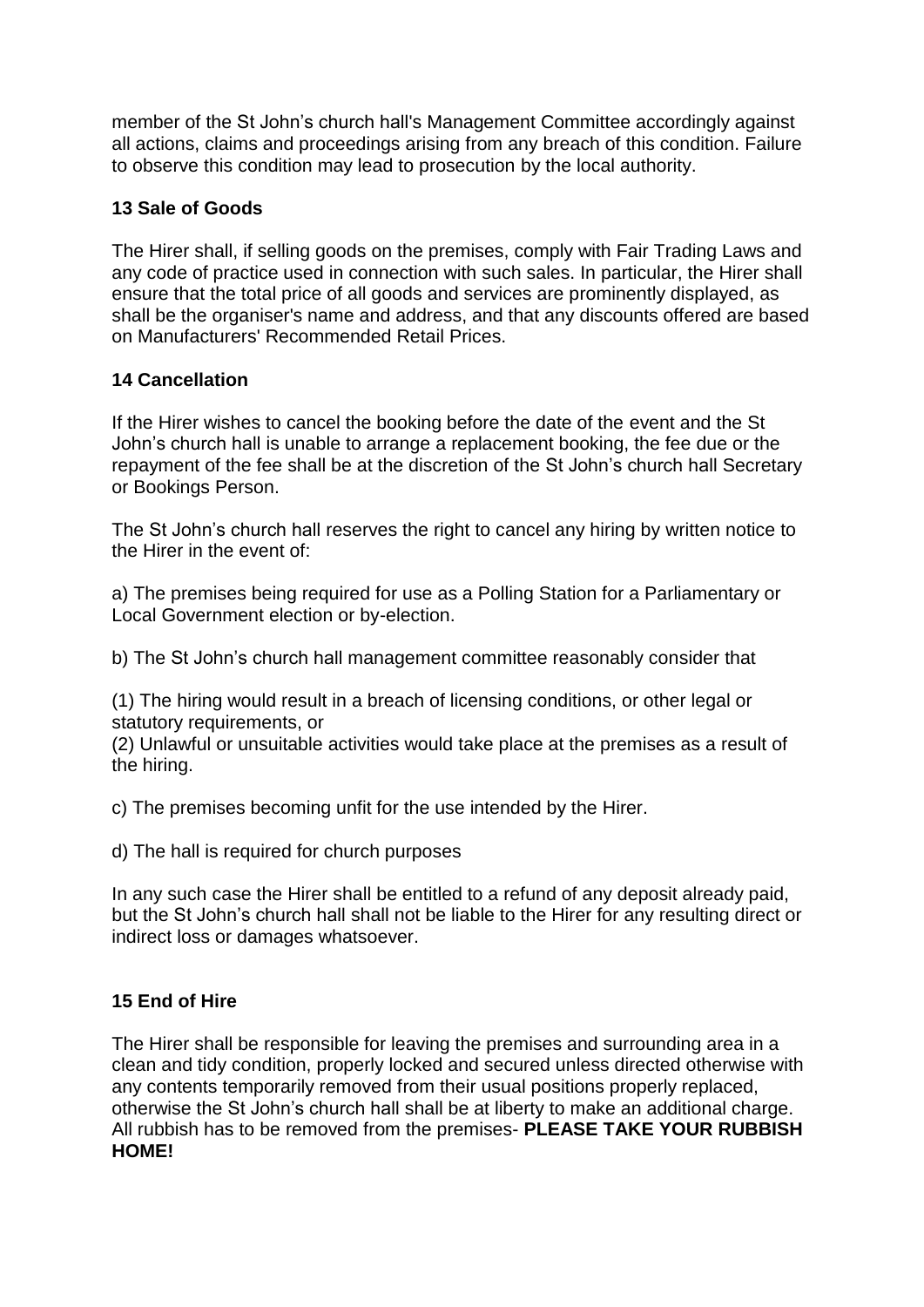# **16 Noise**

The Hirer shall ensure that the minimum of noise is made on arrival and departure, particularly late at night and early in the morning.

# **17 Stored Equipment**

The St John's church hall accepts no responsibility for any stored equipment or other property brought on to or left at the premises, and all liability for loss or damage is hereby excluded. All equipment and property (other than stored equipment) must be removed at the end of each hiring or fees will be charged for each day or part of a day at the same rate as the original hire fee until the same is removed.

The St John's church hall may, at its discretion in the circumstances below, implement the following measures:

a) In respect of stored equipment and subsequent failure by the Hirer either to pay any storage charges due and payable or to remove the same within 7 days after the agreed storage period has ended and/or

b) In respect of any other property brought on to the premises for the purposes of the hiring and the subsequent failure by the Hirer to remove the same within 7 days after the hiring,

dispose of any such items by sale or otherwise on such terms and conditions as it thinks fit, and charge the Hirer any costs incurred in storing and selling or otherwise disposing of the same.

Any equipment that is to be stored will have to be agreed by the bookings secretary. As a general rule, only non portable equipment which is necessary on a weekly basis can be stored in the church in agreement with the booking secretary.

## **18 No Alterations**

No alterations or additions may be made to the premises nor may any fixtures be installed or placards, decorations or other articles be attached in any way to any part of the premises without the written approval of the St John's church hall Secretary. Any alterations, fixture fitting or attachment so approved shall at the discretion of the St John's church hall remain in the premises at the end of the hiring and become the property of the St John's church hall or be removed by the Hirer who must make good to the satisfaction of the St John's church hall any damage caused to the premises by such removal.

## **19 No Rights**

The Hiring Agreement constitutes permission only to use the premises for the duration of the agreed period and confers no tenancy or other right of occupation on the Hirer.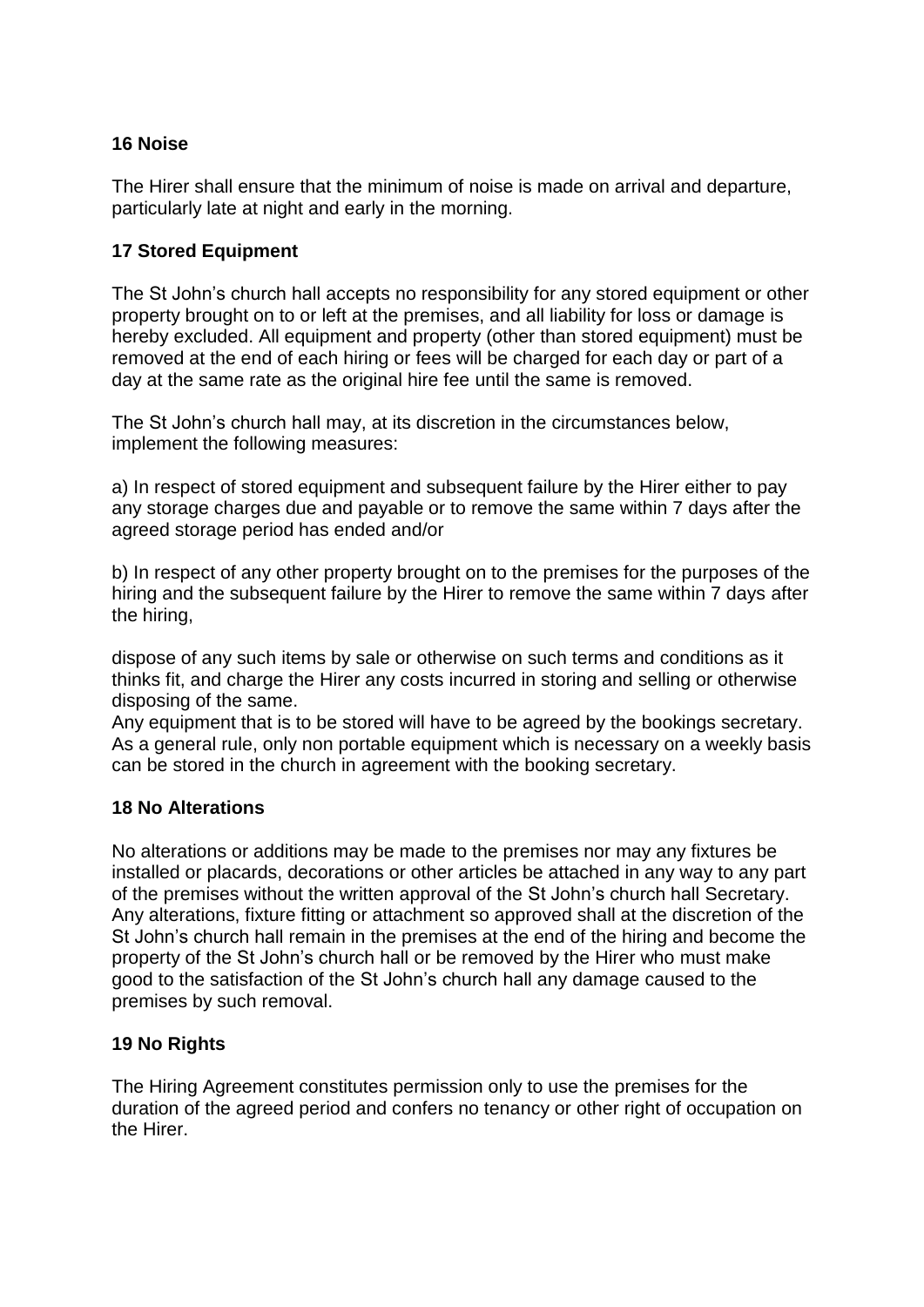# **20 Conditions of Licence**

The Hirer is to comply with the conditions of the Public Entertainment Licence for the premises issued under the Local Government (Miscellaneous Provisions) Act 1982.

## **21 Responsibilities**

The Hirer, not being a person under 18 years of age, hereby accepts responsibility for being in charge of and present on the premises at all times when the public are present and for ensuring that all conditions of the Public Entertainment Licence relating to management and supervision of the premises are met.

## **22 Instructions**

The Hirer acknowledges that they have received instructions in the following matters: \* The action to be taken in event of fire. This includes calling the fire brigade and evacuating the St John's church hall.

\* The location and use of fire equipment (including location diagram).

- \* Escape routes and the need to keep them clear.
- \* Method of operation of escape door fastenings.

\* Appreciation of the importance of any fire doors and of closing all fire doors at the time of the fire.

## **23 Checklist**

In advance of the entertainment or play the Hirer shall check the following items:

- \* That all fire exits are unlocked and panic bolts are in good working order.
- \* That all escape routes are free of obstruction and can be safely used.
- \* That no fire doors are wedged open.
- \* That exit signs are illuminated.
- \* That there are no obvious fire hazards on the premises.

## **24 Attendants**

There shall, in addition to the Hirer, be a minimum of 3 (three) competent attendants on duty on the premises to assist people entering and leaving, none of whom shall be less than 18 years of age. If most of the audience is under 16, the number of attendants shall not be less than 4 (four). All persons on duty shall have been instructed as to their essential responsibilities in the event of a fire or other emergencies, including attention to disabled persons, the location and use of fire fighting equipment available, how to call the fire brigade and evacuation procedures.

## **25 Capacity**

The number of people on the premises shall not exceed **60** for dancing or **60** seated for stage-based entertainment.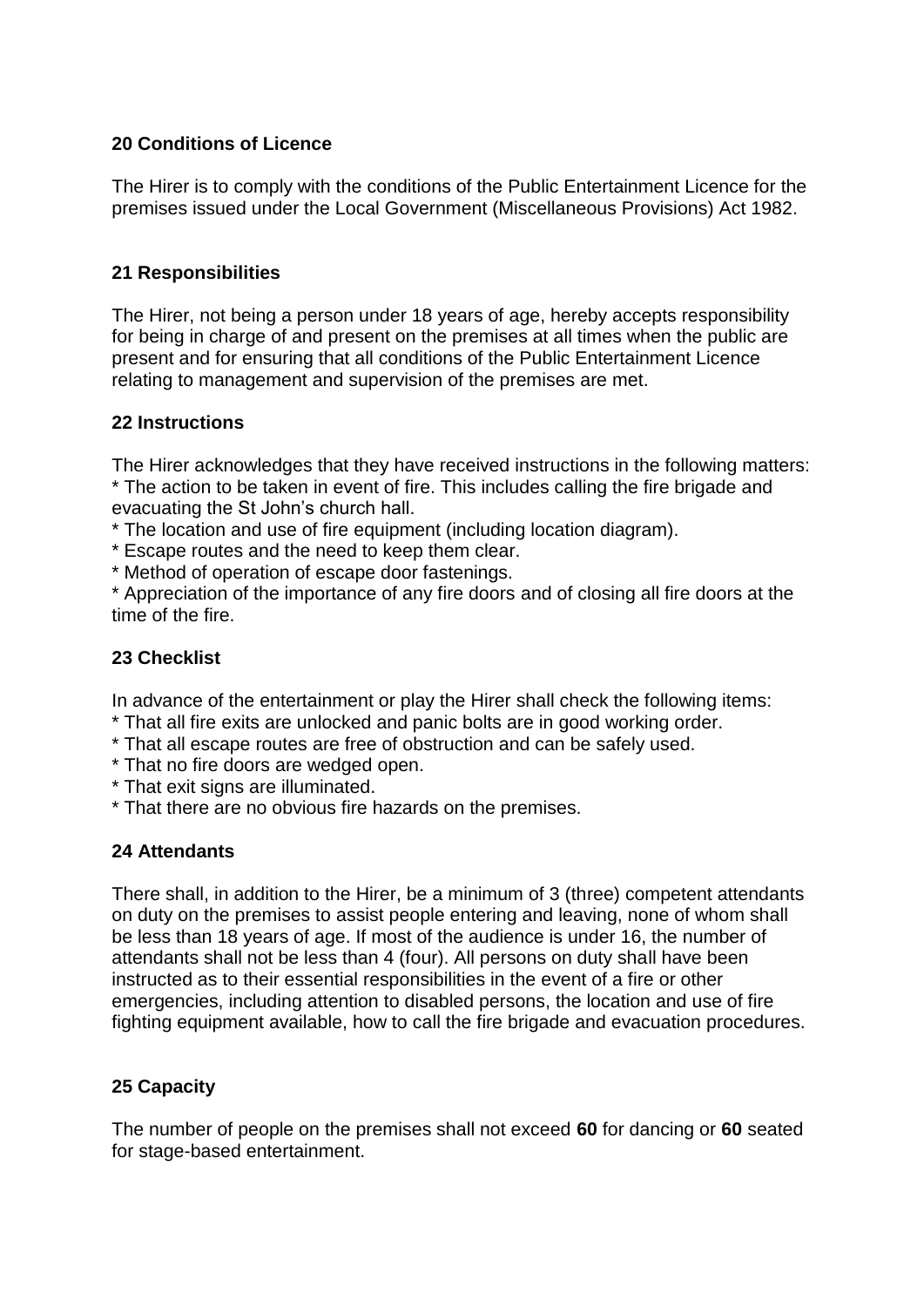# **26 Means of Escape**

All means of exit from the premises must always be kept free from obstruction and immediately available for instant, unhindered public exit.

## **28 Outbreaks of Fire**

The Fire Brigade shall be called to any outbreak of fire, however slight, and details thereof shall be given to the St John's church hall Secretary.

# **29 Dangerous Performances**

Performances involving possible danger to the public are not allowed and shall not be given.

# **30 Explosives and Flammable Substances**

Highly flammable substances shall not be brought into, or used in any part of the premises. In particular, fireworks and similar devices are absolutely prohibited.

# **31 Combustible internal decorations**

No internal decorations of a combustible nature (e.g. polystyrene, cotton wool) shall be erected without the consent of the St John's church PCC.

# **32 Heating**

No unauthorised heating appliances shall be used on the premises when open to the public without the consent of the St John's church hall Management Committee. Portable Liquefied Petroleum Gas (LPG) heating appliances (Propane) shall not be used.

## **33 Hours of Opening**

The premises shall not be used for public entertainment except between the hours of 12.00am (Noon) and 1200pm (Midnight), Mondays to Saturdays, unless special permission has been issued by the St John's church hall PCC.

## **34 Alcohol**

The sale of alcohol or intoxicating substances is not permitted on the premises

## **35 Smoking.**

Smoking is NOT permitted in any part of the building at any time.